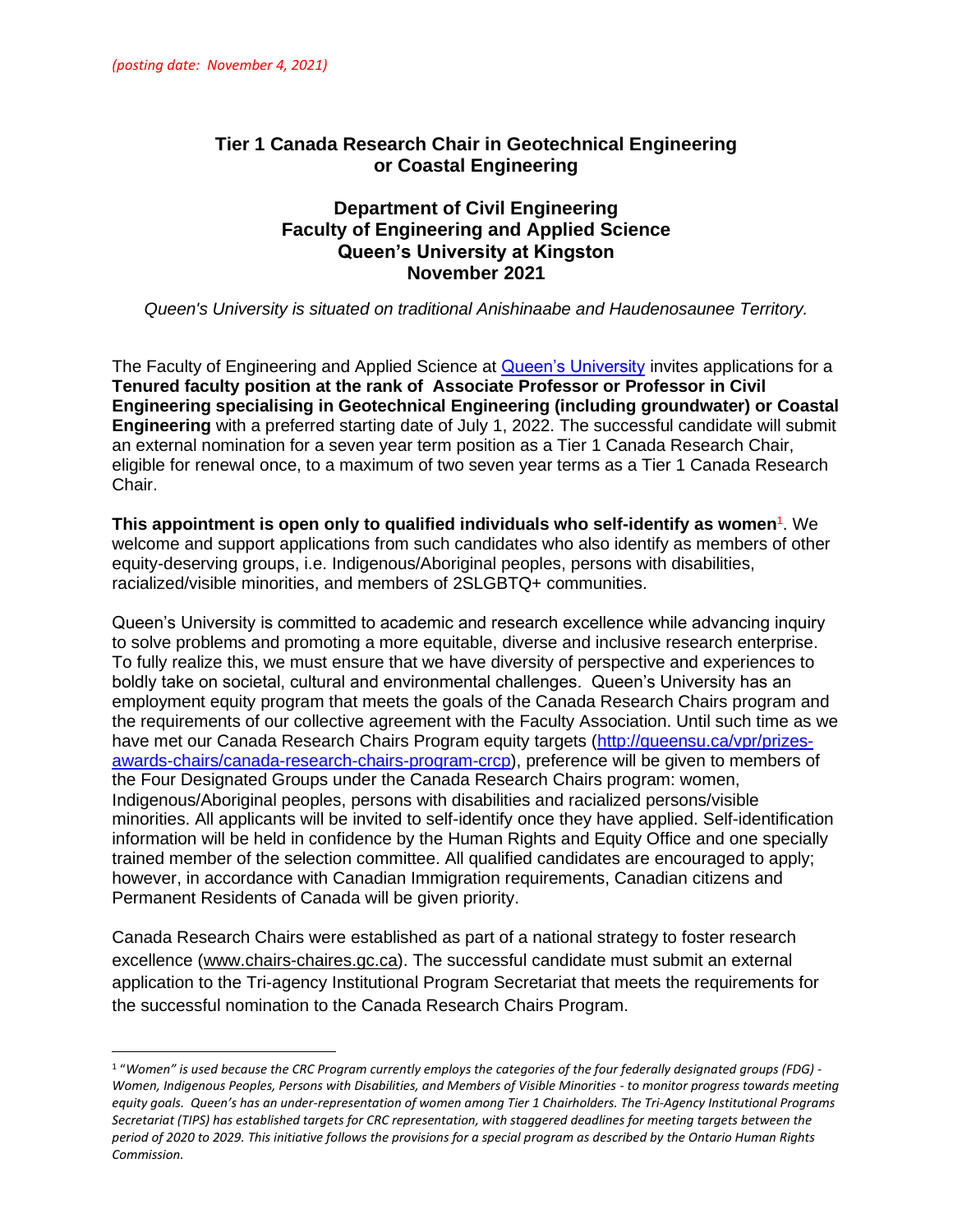Requirements of Tier 1 Chair as defined by the Canada Research Chairs Program:

- be outstanding and innovative world-class researchers whose accomplishments have made a major impact in their fields;
- be recognized internationally as leaders in their fields;
- have superior records of attracting and supervising graduate students and postdoctoral fellows (taking into account different practices in the relevant field or discipline) and, as chairholders, be expected to attract, develop and retain excellent trainees, students and future researchers; and
- be proposing an original, innovative research program of the highest quality.

## **Your Career with Queen's Engineering**

Among our top priorities in the Faculty of Engineering and Applied Science is providing opportunities for early career academics to develop distinguished research and exceptional teaching contributions while fostering an environment where all faculty can thrive. To promote on-going success, there is support for course development and delivery that is provided by the Department, the Queen's Centre for Teaching and Learning, and the Faculty of Engineering and Applied Science. Faculty have access to a range of educational technologies including industry-leading instructional design support offered through the [Engineering Teaching and](https://engineering.queensu.ca/About/teaching-and-learning/team.html)  [Learning Team.](https://engineering.queensu.ca/About/teaching-and-learning/team.html) Support for faculty to develop strong research programs includes Special Research Grant opportunities, grant writing workshops and review services, and one-to-one mentorship from experienced colleagues. Queen's Engineering is also committed to increasing the proportion of women in engineering, supported by the recent establishment of [a Chair for](https://engineering.queensu.ca/women-in-engineering/)  [Women in Engineering.](https://engineering.queensu.ca/women-in-engineering/)

Queen's University is one of Canada's leading research-intensive universities with a global reputation and is a recognized leader in Canadian higher education. Queen's brings together and builds synergies among leading researchers, scholars and innovators making a real and measured impact. The interdisciplinary nature of our faculty's research expertise is exemplified through [seven innovative research centres, institutes, and](https://engineering.queensu.ca/research/research-centres.html)  [major differentiating research facilities.](https://engineering.queensu.ca/research/research-centres.html) These innovation hubs are designed to support collaborative discovery and mentoring, facilitating research innovation for FEAS faculty, students and colleagues across the university. Our education programs incorporate innovative approaches to engineering education, with an emphasis on developing technical and professional skills.

The successful candidate will provide evidence of high quality scholarly output that demonstrates independent research leading to peer-assessed publications and the securing of external research funding, active engagement with stakeholders, and the supervision of graduate students. We are especially interested in candidates with expertise in geotechnical engineering (including groundwater) or coastal engineering supporting the vision of our two internationally recognized research centres (the GeoEngineering Centre at Queen's–RMC [\(www.geoeng.ca\)](https://can01.safelinks.protection.outlook.com/?url=http%3A%2F%2Fwww.geoeng.ca%2F&data=02%7C01%7Cyves.filion%40queensu.ca%7C6f217095c3704c3422f208d86af50496%7Cd61ecb3b38b142d582c4efb2838b925c%7C1%7C0%7C637376947856703602&sdata=Tq8t9lgRTFphEgZGhYaavpurY0A1XUbOBcCReLWOY7c%3D&reserved=0) and the Beaty Water Research Centre [\(www.waterresearchcentre.ca\)](https://can01.safelinks.protection.outlook.com/?url=http%3A%2F%2Fwww.waterresearchcentre.ca%2F&data=02%7C01%7Cyves.filion%40queensu.ca%7C6f217095c3704c3422f208d86af50496%7Cd61ecb3b38b142d582c4efb2838b925c%7C1%7C0%7C637376947856693611&sdata=5uFOynlg%2FVAUSeuD%2B%2FrLgyO0XPxgi7i9n1LY9yiu9Zo%3D&reserved=0) to conduct highly influential research to improve the resilience of our natural and built infrastructure to climate change. Areas of expertise include numerical simulations (coastal, geomorphological, geomechanical or hydrogeological), physical modeling (e.g. small or large scale geotechnical testing, landslide-tsunami flume and wave basin experiments), and novel methods of field investigation.

Formed in 2002, the GeoEngineering Centre at Queen's – RMC has grown to become North America's most productive and impactful team of GeoEngineering scholars. The Centre's 21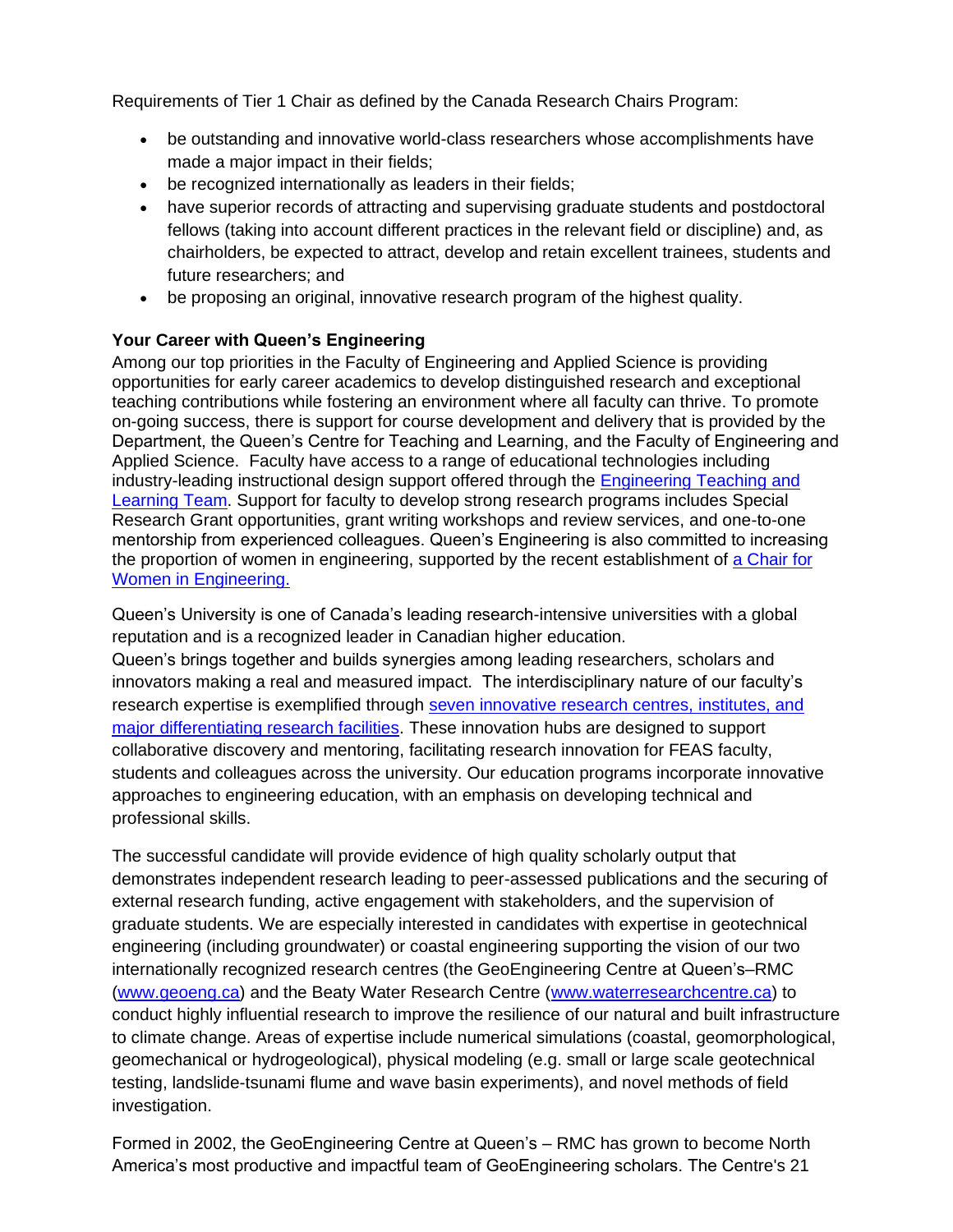faculty members and over 100 graduate students are drawn from three engineering departments at the two Universities and are dedicated to innovation and advancement of knowledge in geotechnical, geosynthetics, hydrogeological, cold regions, geochemical, and geomechanical engineering. Founded in 2017, the Beaty Water Research Centre (BWRC) is an inter-disciplinary research centre committed to fostering an environment that encourages collaborative research spanning both traditional water-related disciplines, as well as nontraditional and emerging disciplines. The BWRC has 66 associated faculty members and trains Canada's water research experts in engineering, science, health science, law and business. This critical mass of researchers has enabled the Department of Civil Engineering to develop world-class research facilities including the new state-of-the-art Mitchell Hall environmental laboratory and large-scale testing facilities at the  $525 \text{ m}^2$  Geotechnical Engineering Laboratory, 2000 m<sup>2</sup> Coastal Engineering laboratory, and the 1000 m<sup>2</sup> CASTLE ("Climate Adaptive infraStructure Testing and Longevity Evaluation") Laboratory currently under development (home of new facilities including a geotechnical centrifuge, 1 m diameter triaxial, buried pipeline testing facility, and submarine landslide tank).

#### **Criteria:**

The successful candidate must have a PhD in Civil, Environmental or Geological Engineering or a related discipline and will demonstrate the ability to enhance the existing excellence in theoretical and applied research and training within our highly-collaborative geotechnical, groundwater, and surface water engineering research groups.

The main criteria for selection are:

- evidence of research and teaching excellence;
- ability to provide evidence of high quality scholarly output in their field as well as outstanding teaching contributions at both the undergraduate and graduate levels;
- an ongoing commitment to academic and pedagogical excellence in support of the Department's programs;
- Professional engineering licensure in Canada, or the eligibility to obtain licensure, is a requirement. Note that all forms of engineering licensure in Canada are considered acceptable (e.g. P.Eng., temporary engineering license, provisional engineering license, etc.).
- Demonstrated commitment to professional leadership and provide evidence of an ability to work collaboratively in an interdisciplinary and student-centered environment.
- Relevant industrial experience is considered an asset.

The successful candidate will also be expected to make contributions through service to the Department, to the Faculty, to the University, and/or to the broader community

## **Queen's University Commitment to Equity, Diversity and Inclusion.**

Within the Faculty of Engineering and Applied Science, innovation thrives with new perspectives and experiences, and the diversity of our workforce enhances our research and teaching excellence. People from across Canada and around the world come to learn, teach and carry out research at Queen's University. With foundational values of collaboration, respect and diversity, we are committed to embracing an inclusive environment and supporting each member of our community to reach their fullest potential. Ranking  $1<sup>st</sup>$  in Canada and  $5<sup>th</sup>$  in the World in the 2021 Times Higher Education Impact Rankings, Queen's is committed to advancing the United Nations Sustainable Development Goals. We encourage those who share our commitments to diversity and inclusion to join our Faculty.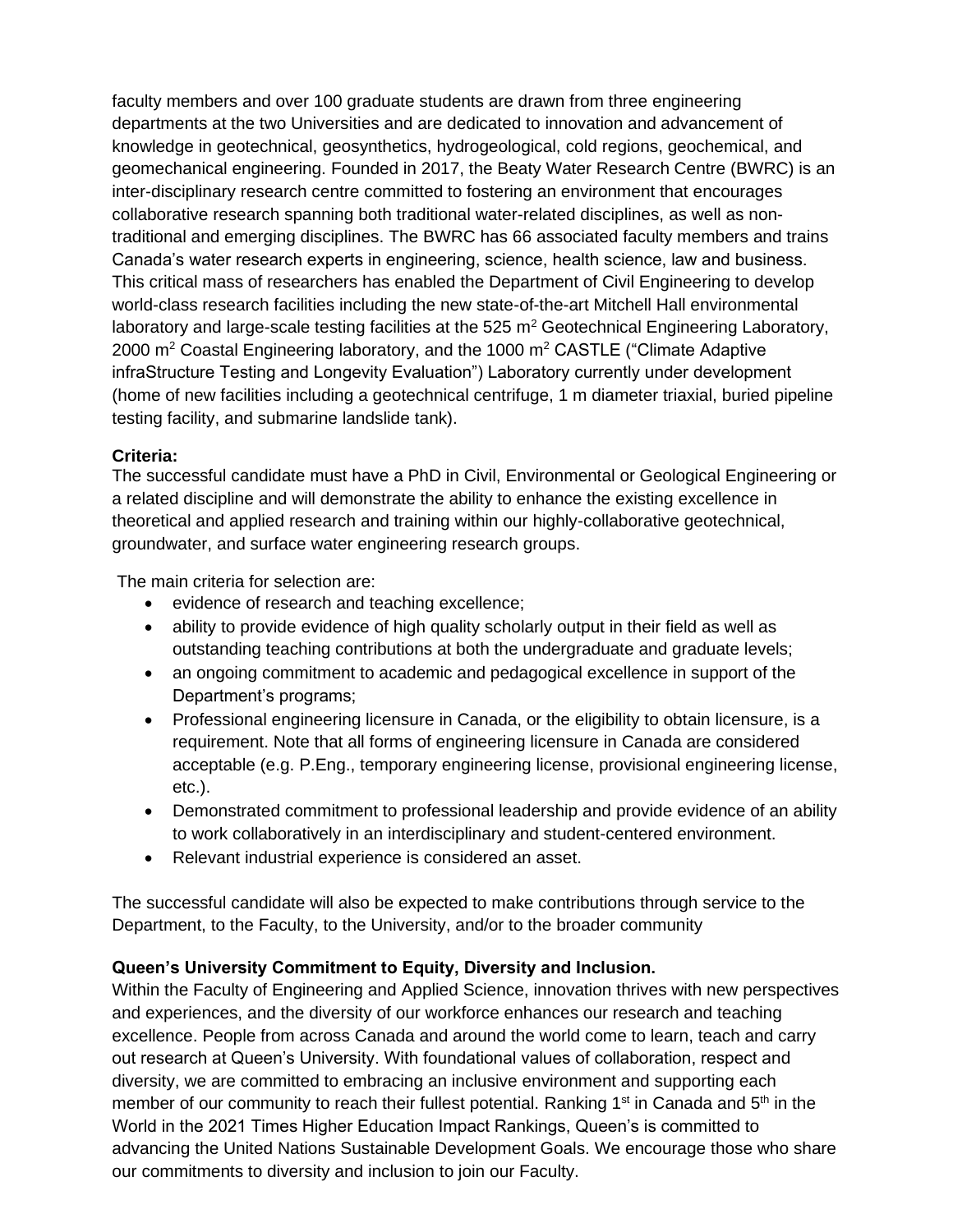The University is situated on the traditional territories of the Haudenosaunee and Anishinaabe, in historic Kingston on the shores of Lake Ontario. Kingston's residents enjoy an outstanding quality of life with a wide range of cultural, recreational, and creative opportunities. Visit **[Inclusive Queen's](https://www.queensu.ca/inclusive/)** for information on equity, diversity and inclusion resources and initiatives.

Faculty and their dependents are eligible for an extensive benefits package including prescription drug coverage, vision care, dental care, long term disability insurance, life insurance and access to the Employee and Family Assistance Program. You will also participate in a pension plan. Tuition assistance is available for qualifying employees, their spouses and dependent children. Queen's values families and is pleased to provide a 'top up' to government parental leave benefits for eligible employees on maternity/parental leave. In addition, Queen's provides partial reimbursement for eligible daycare expenses for employees with dependent children in daycare. Details are set out in the Queen's-QUFA Collective Agreement. For more information on employee benefits, see [Queen's Human Resources.](http://www.queensu.ca/humanresources/)

Additional information about Queen's University can be found on the [Faculty Recruitment and](http://www.queensu.ca/facultyrecruitment)  [Support](http://www.queensu.ca/facultyrecruitment) website.

To comply with federal laws, the University is obliged to gather statistical information as to how many applicants for each job vacancy are Canadian citizens / permanent residents of Canada. Applicants need not identify their country of origin or citizenship; however, all applications must include one of the following statements: "I am a Canadian citizen / permanent resident of Canada"; OR, "I am not a Canadian citizen / permanent resident of Canada". Applications that do not include this information will be deemed incomplete.

In addition, the impact of certain circumstances that may legitimately affect a nominee's record of research achievement will be given careful consideration when assessing the nominee's research productivity. Candidates are encouraged to provide any relevant information about their experience and/or [career interruptions.](https://www.chairs-chaires.gc.ca/peer_reviewers-evaluateurs/productivity-productivite-eng.aspx)

A complete application consists of:

- a cover letter (including one of the two statements regarding Canadian citizenship / permanent resident status specified in the previous paragraph);
- a current Curriculum Vitae that includes a comprehensive list of publications (with supervised students on publications clearly identified), awards, and grants received;
- a statement of research interests and achievements;
- a statement of teaching interests and experience (including teaching outlines and evaluations if available);
- $\bullet$  a statement of commitment to  $-$  as well as ideas and any experience on how to  $-$  ensure equity, diversity and inclusivity in scholarly activities, and
- the contact information for three references.

Applicants are encouraged to send all documents in their application package electronically – **as one single PDF file** – to Sandra Martin at [sandra.martin@queensu.ca](mailto:sandra.martin@queensu.ca) with the subject line "Application for Faculty Position", although hard copy applications may be submitted to:

Dr. Ian Moore Department Head Department of Civil Engineering Queen's University Kingston, Ontario Canada, K7L 3N6.